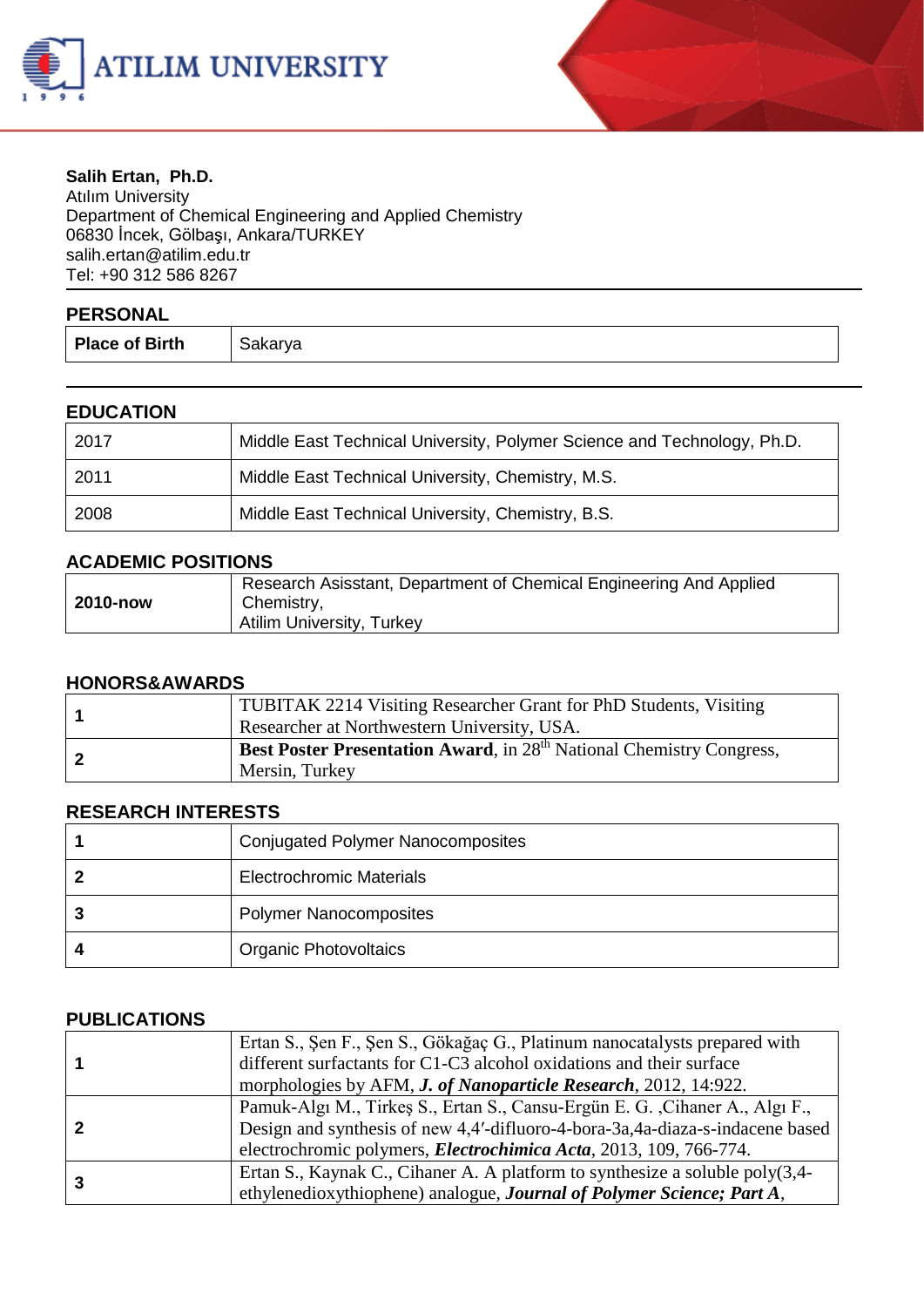|    | 2017, 55, 23, 3935-3941.                                                                                                                                                                                                                                                                                       |
|----|----------------------------------------------------------------------------------------------------------------------------------------------------------------------------------------------------------------------------------------------------------------------------------------------------------------|
| 4  | Abdulrazzaq, M.; Ozkut, MI.; Gokce, G.; Ertan, S.; Tutuncu, E.; Cihaner, A. A.<br>Low Band Gap Polymer Based on Selenophene and Benzobis<br>(thiadiazole), <i>Electrochimica Acta</i> , 2017, 249, 189-197.                                                                                                    |
| 5  | Ertan S., Cihaner A., Improvement of optical properties and redox stability of<br>poly(3,4-ethylenedioxythiophene), Dyes and Pigments, 2018, 149, 437-443.                                                                                                                                                     |
| 6  | Cakal, D.; Ertan, S.; Cihaner, A.; Onal, A.M., Synthesis and electrochemical<br>polymerization of D-A-D type monomers with thieno [3,4-c] pyrrole-4,6-dione<br>acceptor unit, Dyes and Pigments, 2018, 158, 175-182.                                                                                           |
| 7  | Cakal, D.; Ertan, S.; Cihaner, A.; Onal, A.M., Electrochemical and optical<br>properties of substituted phthalimide based monomers and electrochemical<br>polymerization of 3,4-ethylenedioxythiophene-polyhedral oligomeric<br>silsesquioxane (POSS) analogue, <i>Dyes and Pigments</i> , 2019, 161, 411-418. |
| 8  | Ertan S., Cihaner A., Designing a Solution Processable Poly(3,4-<br>ethylenedioxyselenophene) Analogue, Macromolecules, 2018, 51(21), 8698-<br>8704.                                                                                                                                                           |
| 9  | Berk H., Balcı B., Ertan S., Kaya M., Cihaner A., (2019), Functionalized<br>polysulfide copolymers with 4-vinylpyridine via inverse vulcanization,<br>Materials Today Communications, vol. 19, 336-341.                                                                                                        |
| 10 | Ertan S., Kaya M., Cihaner A., Polyhedral oligomeric silsesquioxane cage<br>integrated soluble and fluorescent poly(3,4-propylenedioxythiophene) dye,<br>Polymer, 2021, vol.212, page 123127.                                                                                                                  |

## **PATENTS**

| Ertan S., Cihaner A., Polyhedral oligomeric silsesquoxane containing |
|----------------------------------------------------------------------|
| electroactive monomers, Patent Number: TR 2014 15962 B, Patent with  |
| examination.                                                         |

## **CONFERENCE PRESENTATIONS**

|   | Ertan S., Pamuk-Algı M., Tirkeş S., Cansu-Ergün E.-G., Cihaner A., Algı F.,<br>Novel electrochromic polymers with BODIPY core, 2012, 4 <sup>th</sup> National<br>Polymer Science and Technology Congress, Çanakkale, Turkey.                                                                     |
|---|--------------------------------------------------------------------------------------------------------------------------------------------------------------------------------------------------------------------------------------------------------------------------------------------------|
| 2 | Ertan S., Kaynak C., Cihaner A., A new platform to obtain a soluble Poly(3,4-<br>ethylene dioxythiophene), 2016, 28 <sup>th</sup> National Chemistry Congress, Mersin,<br>Turkey.                                                                                                                |
| 3 | Ertan S., Kaynak C., Cihaner A., A novel organic-inorganic based<br>electroactive copolymer, 2016, 28 <sup>th</sup> National Chemistry Congress, Mersin,<br>Turkey.                                                                                                                              |
| 4 | Ertan S., Kaynak C., Cihaner A., A new type of soluble hybrid Poly(3,4-<br>etyhlene dioxythiophene), 2016, 3 <sup>rd</sup> International Congress on Renewable<br>Energy Technologies, Bangkok, Thailand.                                                                                        |
| 5 | Ertan S., Cihaner A., Synthesis of Fluorescent and Soluble Polyhedral<br>Oligomeric Silsesquoxane Containing Poly(3,4-propylenedioxythiophene)<br>Derivative and Investigation of its Optical Properties, 2018, 7 <sup>th</sup> Polymer<br>Science and Technology Conference, Eskisehir, Turkey. |